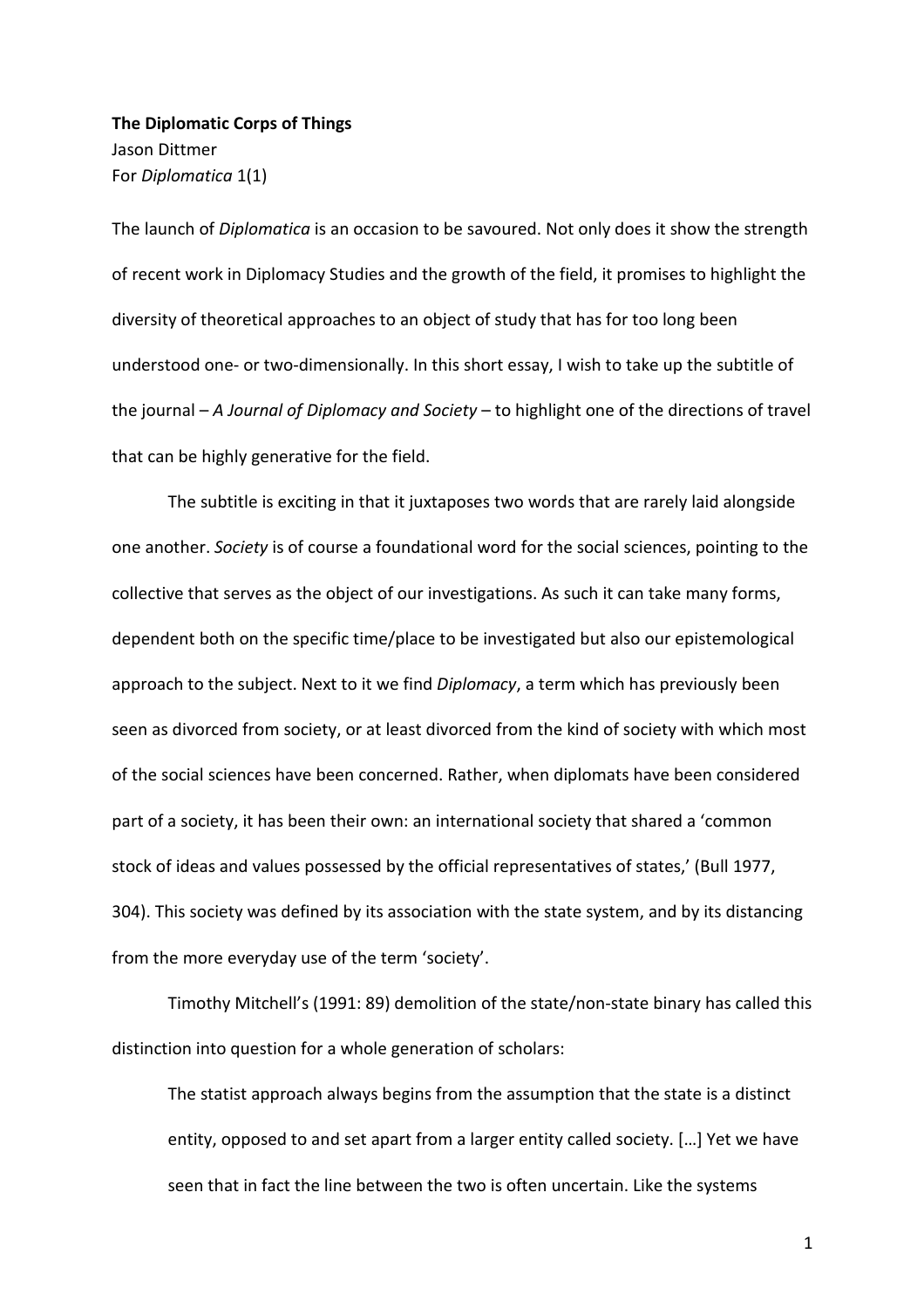theorists before them, advocates of a statist approach have been unable to fix the elusive boundary between the political system or state and society. An alternative approach to the state has to begin with this uncertain boundary.

This brings our attention to the last part of the sub-title, perhaps the most important word: *and*. The opportunity for *Diplomatica* is to be the journal of the *and*, exploring not diplomacy, not society, but the conjunction of the two. This is partly about de-exoticising diplomacy, juxtaposing it with other workplaces and political projects, but also about bringing it from the aether back down to the material world.

In my recent work, I have sought to do just this, in one case literally showing the uncertain foundations of the Nineteenth Century Foreign Office building (Dittmer 2016). My analyses have drawn attention to the materiality of diplomacy through assemblage theory (DeLanda 2006), which I find a particularly good fit for diplomacy, because it is all about relations. An assemblage is a heterogeneous combination of various elements – bodies, objects, discourses – that cohere (for a time) and allow for some form of emergent agency. A great example of an assemblage is the state, which is composed of a range of material objects (buildings, ballots, border checkpoints, paperwork, etc.) as well as bodies (elected politicians, civil servants, juries, military personnel, etc.) that come together in particular ways in particular space-times. When this happens consistently, it produces not only what Mitchell called state effects, but also state *affects*. I will address each in turn.

With regard to state effects, Mitchell argues that the state, or the public sphere, is itself an effect of the coming together of various things and people that otherwise would be seen as non-state. A sheet of paper is simply a sheet of paper, until the state's letterhead is put on top of it. And in their home a person is just a person, until she goes to work at the courthouse and become a policewoman by putting on her uniform. We can see here not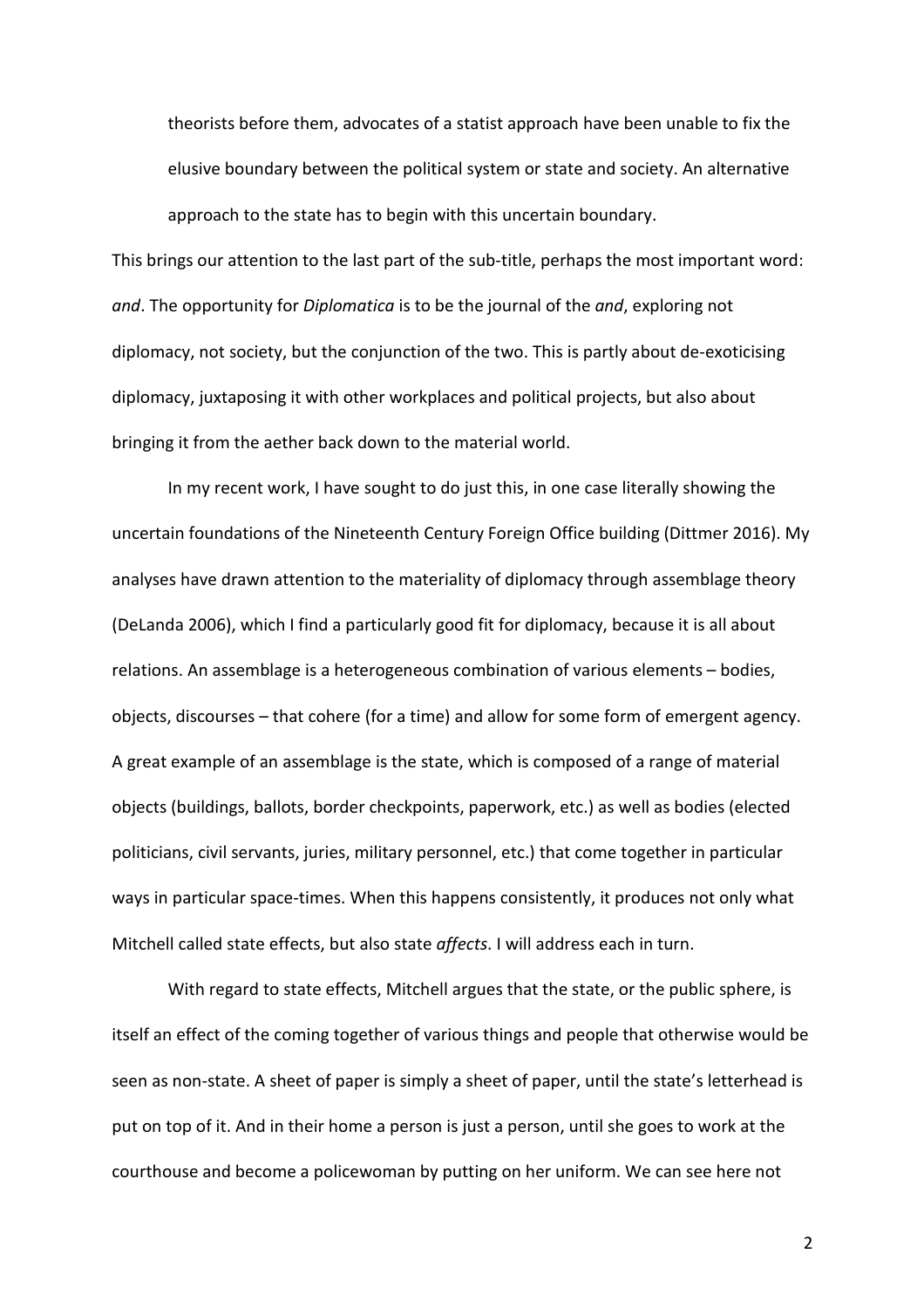only the permeability of the state/non-state boundary (described above) as 'regular' items or people become the state for a time, but also the contingency of the whole operation. Just as human bodies require influxes of energy to remain alive and agentic, states require people and things to 'show up' and re-perform the state each day, or else they fail to persist in space-time. State effects – the 'thing-ness' of the state and its ability to be perceived as such – require constant effort.

State affects, however, require us to look outside the state. They refer to the capacity of the state to establish relations with other entities (state or non-state) and to both affect and be affected by that other entity. That is, they represent the difference, or change, that is made by entering into relations of any kind. Such an approach calls into question the stability of the self, by showing how the self is always rooted in an affective field of forces that relies on others. We can connect state effects and state effects in diplomacy most obviously through the long-standing (and teleological) idea that states are states because they are recognized by other states. Mutual recognition both shores up the performance of state-ness by each party, and also indicates the affective vulnerability of each to the other: each owes part of its state power to the other.

This abstract discussion of assemblage is indicative of its attention to relations, and hence to the actual material connections between states. These could be embodied relations – as in traditional ambassadorial exchanges – or they could be material connections, such as shared databases. While both kinds of relation can serve as vectors for affect, they nevertheless matter in their specific materiality, and this can be a subject of empirical investigation. Elsewhere I discuss these materialities as different forms of diplomatic protocol (Dittmer 2017), each of which serves to align and coordinate assemblages so as to enable flows of discourse and affect. The traditional diplomatic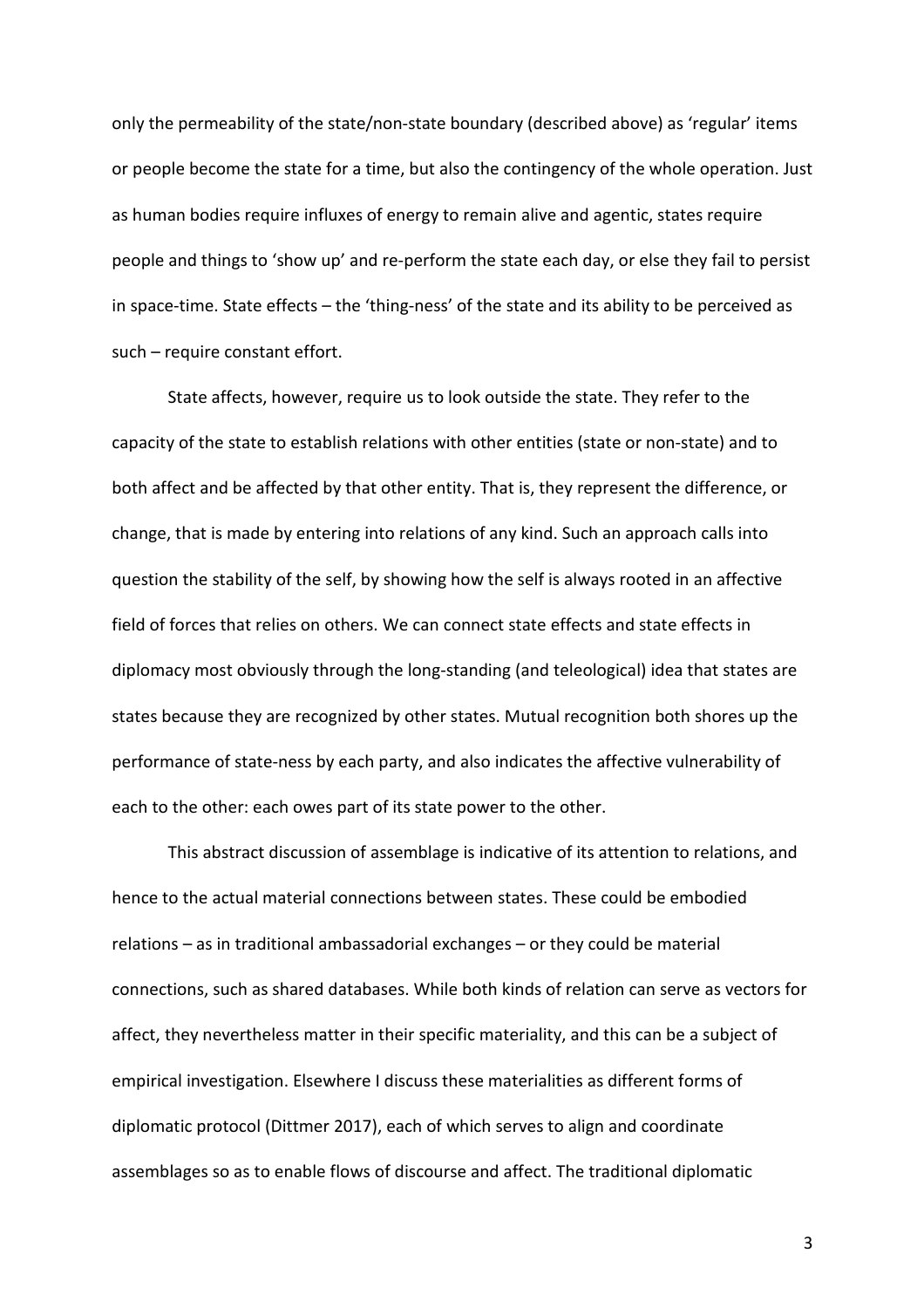protocol entails standardization of embodied diplomatic performances to produce affects of mutual respect and to avoid negative affects that might be caused by misjudging the formality of a diplomatic encounter (e.g., insult). In the same category of embodied relations, but less traditionally classified as 'diplomatic', we can think of a wider sphere of inter-governmental protocols operating at all scales of government, for instance the establishment of common procedures among NATO militaries for a range of activities where soldiers and sailors must be interoperable, or the bureaucratic enmeshing of foreign policymaking procedures between EU member states' MFAs and the European External Action Service. Assemblage, therefore, enables us to think of the ways in which bodies are trained to operate with one another across the edges of state bureaucracies. Just as Mitchell argued that the same objects and people could be either in the public and private sphere depending on the context, here we can see how people can be part of multiple assemblages at once (e.g, the French foreign ministry and the EEAS policy-making apparatus) and thus serve as vectors of affect that has the capacity to re-shape both assemblages.

The material connections between assemblages can similarly be crucial to how affects are modulated, and therefore what their political effects are. As an example, I have examined how the British and American signals intelligence apparatuses were linked together during the Second World War by their adoption of a common encryption device – the Combined Cipher Machine (Dittmer 2015). This device – created by literally dropping a common flywheel into the encryption machines used by the British and Americans – allowed each to communicate with the other, creating a conduit through which signals intercepts could be passed back and forth between the two states. It also – in combination with the two countries' collaboration in cracking the German and Japanese codes – meant it was very difficult to keep secrets from one another. Thus, the communications conduit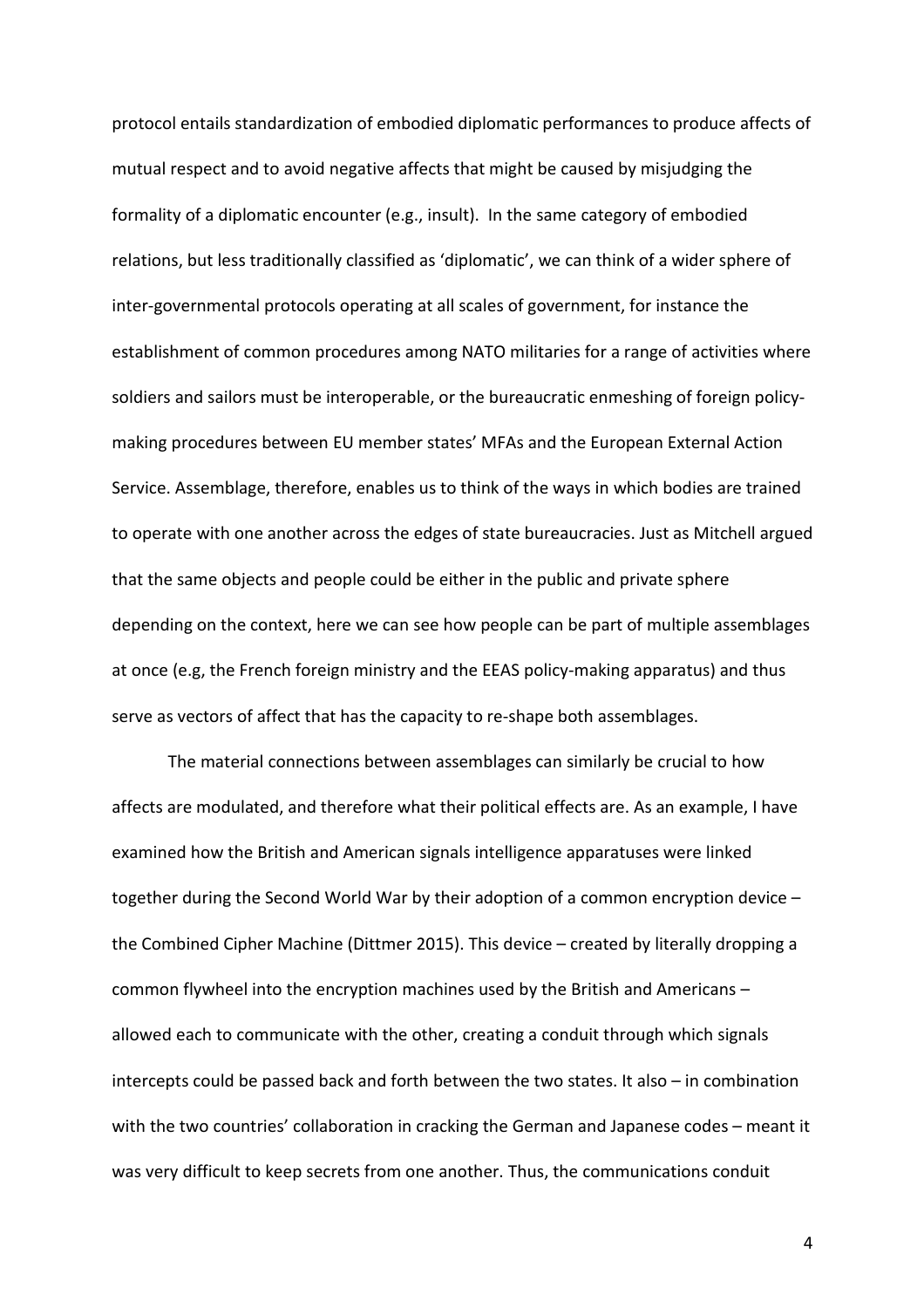enabled by the protocol of the common flywheel enabled affects of trust and commonality to form, re-shaping each actor's sense of their own interests. This is most clearly evidenced by the persistence of the UKUSA signals intelligence community until the present.

What do all of these protocols, assemblages, and affects mean for the study of diplomacy? I would argue that there are three major implications of thinking diplomacy through assemblage. First, as was described earlier, it becomes very hard to sustain the argument that the state – and therefore diplomacy – is distinct from the wider force relations of society. That is, the practices of diplomacy will necessarily be affected by the 'private' assemblages with which it is enmeshed. This is uncontroversial to anyone who has examined – for instance – how the advent of Twitter has changed diplomacy and statecraft more widely (especially since 2016). Rather, empirical attention ought to be focused on the ways in which diplomacy is made to *seem* a separate field – the state effects, so to speak.

Second, an assemblage approach to diplomacy asks us to widen the range of things that we think of as diplomacy to include materials and their diplomatic agency in our analyses. If diplomacy is framed exclusively as person-to-person discourse among representatives of states, we miss out on a wide array of affective vectors that undoubtedly make a difference in the shape of the international system. It also makes diplomacy occasional and elite-oriented, rather than everyday and operating at all levels of government. Just as Latour (2005) asks us to consider a Parliament of Things, or *Dingpolitik*, I ask us to consider the Diplomatic Corps of Things. By opening our analyses to the complex material interconnections that make up not just the state, but the world-of-states, we open ourselves up to a diplomacy studies that is less sure of human agency and less confident of our ability to predict, but more aware of the sea of inchoate forces that shape the subjectivities of civil servants, elected politicians, and diplomats themselves. We, and our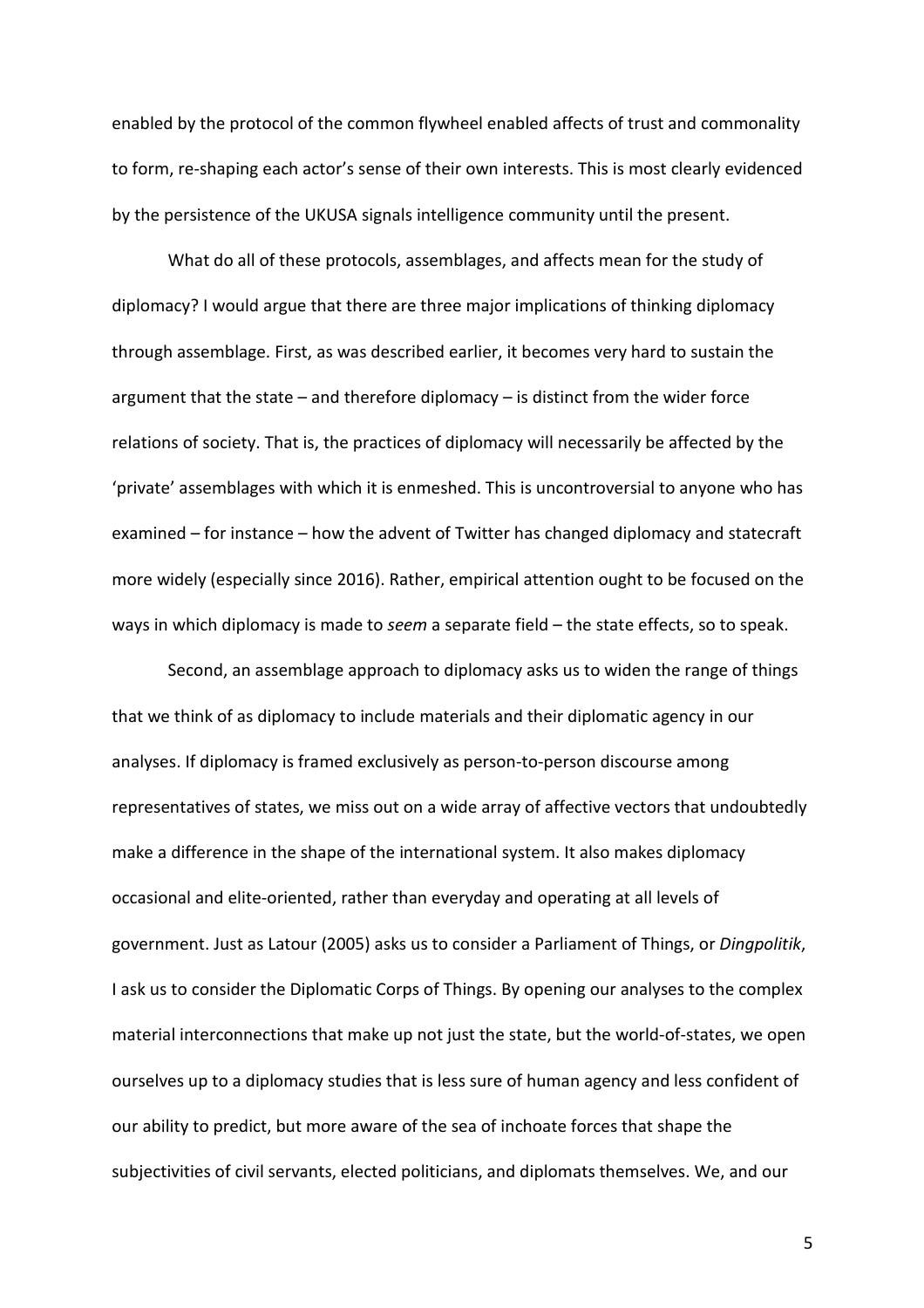interests, are not so clearly defined anymore; the outside is always already inside the black box of policy-making.

Finally, if we accept that states are assemblages whose emergent affects shape the subjectivities of those decision-makers enrolled in them and acting on the state's behalf, and if we further accept the idea that those states are also engaged in a world of diplomatic relations that open states up to affects that shape policy-makers' and diplomats' behaviours, then we have to start thinking about the diplomatic assemblage as emergent with affective force of its own. That is, the world of states generates its own affects which engage in the flux and flow of the material systems within it and adjacent to it. This can be a disconcerting assertion because we are so used to imagining a person at the top of any institutional hierarchy in whose name we are acting. It is the President's foreign policy, for instance, that is enacted by the State Department. There is a decision-maker who is ultimately responsible. However, the world of assemblage outlined here lacks a leader; it is pure force relations. Like the global climate system, in which processes unfolding at different temporalities produce differentials and intensities (in sunlight, etc.) that in turn generate wind, rain, and even hurricanes, an assemblage approach to diplomacy studies highlights how patterns form from complexity, but always exceed our ability to predict. Further, there is no single policy-maker who can be held responsible. Rather, the topologies of connection and disconnection must be engineered to produce the right kind of policymaking subject, and to avoid allowing forces to resonate in ways that generate diplomatic hurricanes. But this is a responsibility that falls upon us all, if not equally.

To conclude, I hope that *Diplomatica* becomes a forum for interrogating the relationship between diplomacy and society by focusing on the relation, the *and*. It is time